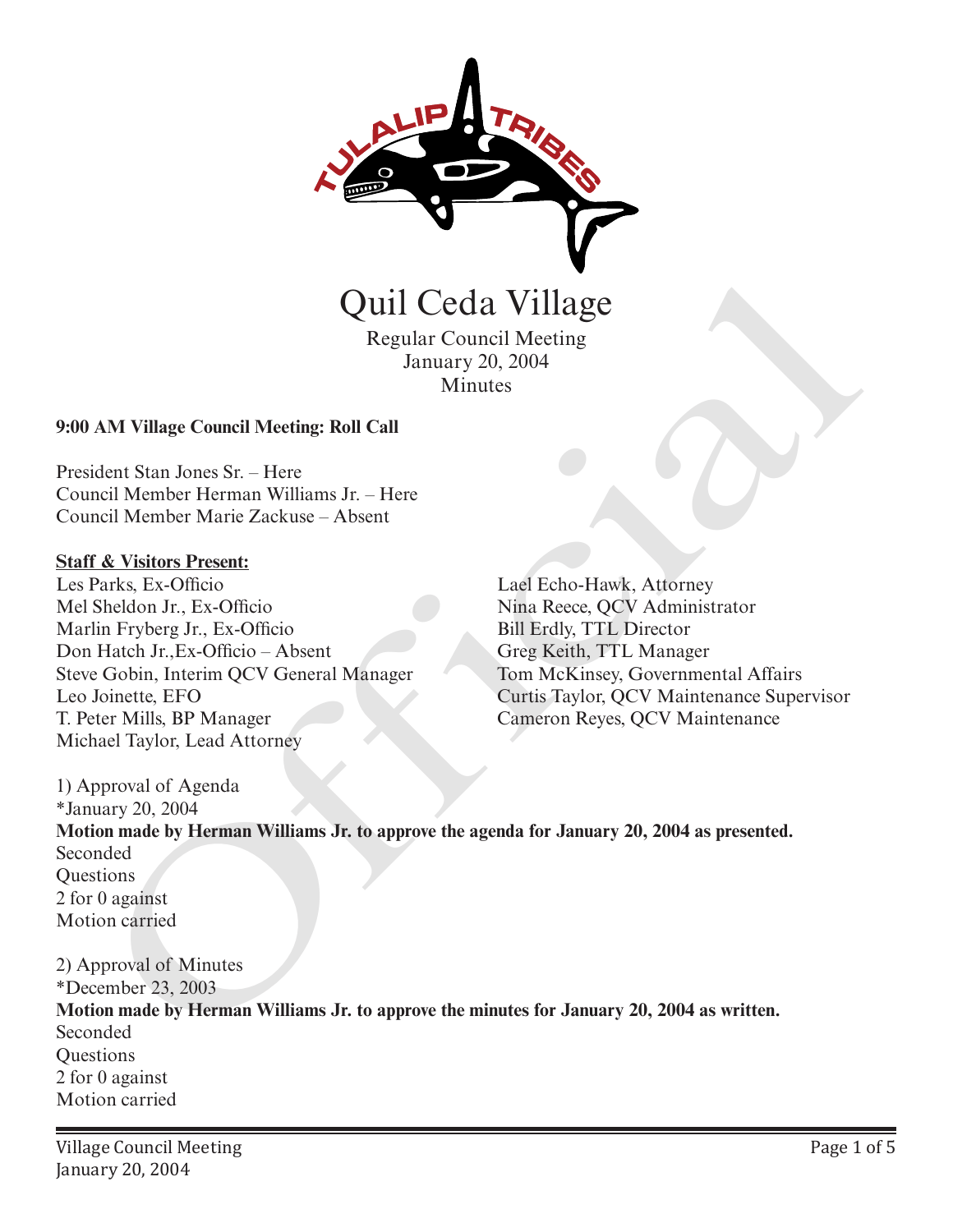3) Swearing in of New Village Council Members \*Donald Hatch Jr., Leslie Parks, Melvin Sheldon Jr., Marlin Fryberg Jr.

Swearing in of the new Village Council Members by President Stanley Jones Sr. Les Parks, Mel Sheldon Jr., and Marlin Fryberg Jr. stood and took the Commission and Oath of Office as new members of the Quil Ceda Village Council. Welcome aboard the canoe!

# **Old Business:**

4) Foreign Trade Zone Update

Discussion: Lael Echo Hawk; Steve Gobin; Herman Williams Jr.; Les Parks; Michael Taylor; Mel Sheldon; Peter Mills; Tom McKinsey; Stan Jones Sr.;

A site needs to be designated for the Foreign Trade Zone area. This needs to be done so that the application can show the area. A process needs to be put in place to determine if this is the path the Village would like to go toward. A site probably cannot be designated today. Zoning needs to be done first before land can be set aside. The Council needs to know what the foreign trade zone is. A portion of staff time will need to be set aside for this. The 2004 budget does not have this project in it at this time. Let's do a charrette first, agreement by other Council Members. Council really needs to understand what it will do and why the Village would want to do this. A Foreign Trade Zone will bring goods in from oversees and the tariff is not applied. Goods can be brought in and manufactured and distributed at a lower cost. Legal department could probably continue to do look in to this more so Council can be more informed. Charrette is probably March or April. Need more information. **Business:**<br>
Business:<br>
oreign Trade Zone Update<br>
susion: Late Feho Hraw; Steve Gobin; Herman Williams Jr.; Les Parks; Michael Taylor; Mel<br>
susion: Leat Hills; Tom MeKinsey; Stan Jones Sr.;<br>
ce needs to be designated for

# 5) QCV Telephony Services Plan

Discussion: Steve Gobin; Bill Erdly; Herman Williams Jr.; Mel Sheldon Jr.; Peter Mills; Les Parks; Michael Taylor; Greg Keith; Leo Joinette;

Tenants will need phone service. The Village Council is looking at the feasibility of doing its own phone company. How are phone services going to be handled throughout the Village? Staff is considering developing the Tulalip Data Services as a business. Phone companies are moving toward digital services. This allows a lot more information to go through the phone lines than regular phones lines allow. The cost is as low as 2–3 cents per minute versus 12–14 cents per minute. Staff has some experience with this now through the Retail Center and Health Services. By putting in a digital switch it will allow selling additional services other that just phone/long distance. Outline passed around. This is a potential business opportunity and outline will not be included in Village minutes.

Council looks forward to additional information. Is it possible to merge Tulalip Cablevision with this plan? This plan will put the infrastructure in place and a department will need to be dedicated to taking on the management and maintenance of this type of program. This is a long term investment. It might be years or even decades before the business will see a profit. Council would like to see this long term projection. Phones will be less of the revenue generator as the data services that will be provided. Approximately 60% will be data services. The business is looking at 10 years to break even. This is very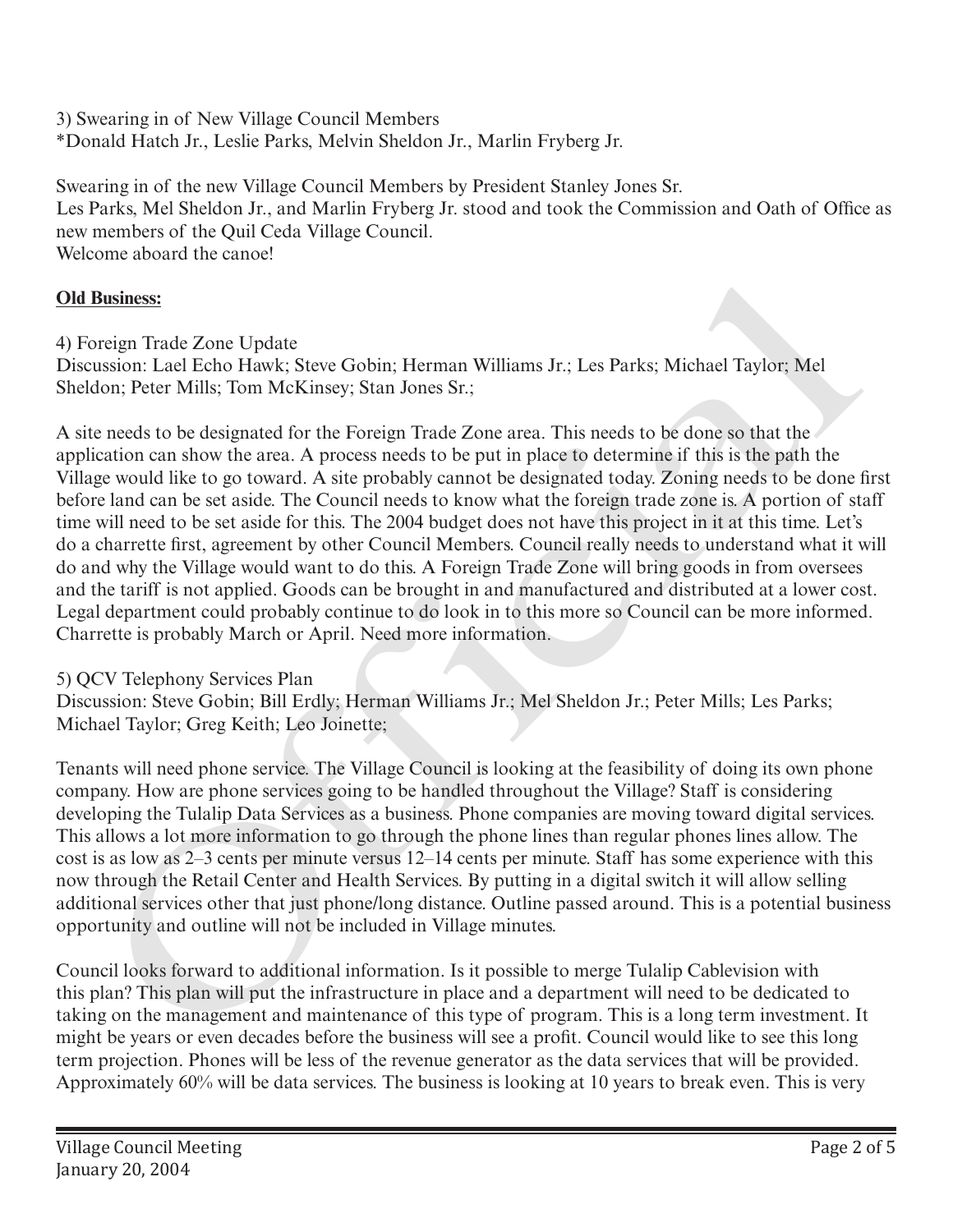heavily regulated. This needs to be fully understood before the Village tries to take over and provide services. Legal documents need to be put together for this project. Staff will need to look at how upgrades will occur. The plan needs to be on the leading edge as much as possible. It might be a good idea to go to the other tribes who are doing this and what member benefits they are receiving. Council would like another meeting on this topic to put together an action plan.

6) QCV Maintenance Storage Building Funding \*Resolution No. 2004-0002 Amend directive 9/15/2003, No. 7 from \$89,750.00 to \$115,498.00 Discussion: Tom McKinsey; Herman Williams Jr., Les Parks; Mel Sheldon;

Bids went out to all the appropriate TERO businesses and three non-TERO businesses. Two bids came in but both were irregular and were thrown out. The decision was made to work with the TERO business

### **Motion made by Les Parks to adopt Resolution No 2004-0002 which will amend directive 9/15/2003, No. 7 from \$89,750.00 to \$115,498.00.**

Seconded **Ouestions** 4 For 1 Against Objection that staff should have gone back out to bid. The Village should not set a precedent to throw out bids and choose a company to renegotiate a contract with. Technitin No. 2004-0002<br>
Amend directive 9/15/2003, No. 7 from \$89,750.00 to \$115,498.00<br>
Discussion: Tom McKinsey; Herman Williams Jr., Les Parks; Mel Sheldon;<br>
Discussion: Tom McKinsey; Herman Williams Jr., Les Parks; Me

7) QCV Maintenance Storage Building Construction Contract.

- \*Resolution No. 2004-0003
- A) Joint Venture Sheldon/PCL \$101,578.00
- B) Plus an additional \$10,000 reserved for Contingency
- C) Grant Variance to design guideline standards
- Discussion: Les Parks; Peter Mills;

How does staff go about approving a variance to the design guideline? There is no process in place to approve variances so a resolution is appropriate. Staff will go back and review this.

## **Motion made by Les Parks to adopt Resolution No 2004-0003 which approves a variance to the current Quil Ceda Village design guidelines for the Village Maintenance Storage Facility.**

Seconded Questions 3 For 1 Against 1 Abstain Motion carried Objection to the process, staff should have gone back out to bid.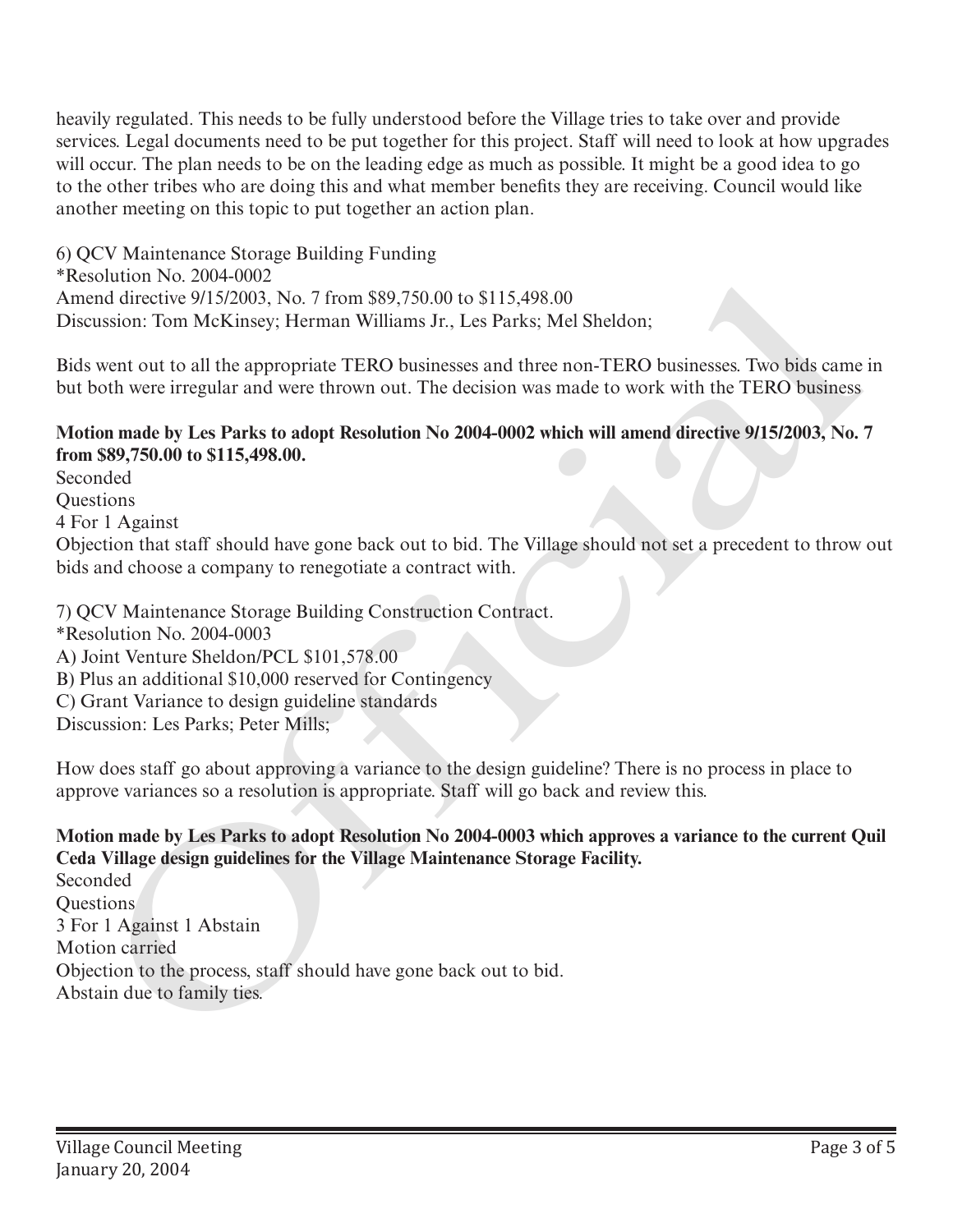### **New Business:**

8) Authorized Check Signer \*Leo Joinette, EFO, as an additional Authorized Check Signer for Quil Ceda Village Checking/Money Market Accounts \*Resolution No 2004-0001

**Motion made by Mel Sheldon to approve Resolution No 2004-0001 which consents to add Leo Joinette as an additional authorized check signer to the Quil Ceda Village Accounts.**

Seconded **Ouestions** 5 For 0 Against Motion carried

9) 34th Avenue/Quil Ceda Boulevard & Quil Ceda Parkway \*TTT/QCV Law Enforcement recommends changing speed limit from 35 MPH to 25 MPH Discussion: Steve Gobin; Peter Mills; Stan Jones Sr.; Tom McKinsey;

The Chief of Police is requesting a change to the speed limit within the streets of the Village from 35 to 25 MPH. Staff is recommended 34th Avenue, the Parkway, 99th and 105th Streets. Staff is looking at the speed sign. Law enforcement is writing many tickets. Staff will put up more speed limit signs. The purpose of roads is to move traffic. If the speed limits are lowered then the Village will have to build more roads. It might be a better idea to increase the limit on some roads. on mane by Wel Sneedan to approve resontion No 2004-0001 Well Top 2004-0004 where the Conference Center. A business of the Conference Center, A business of the Space Branch Center (Papel Ceda Village Accounts.<br>
To control

No action is to be taken

10) QCV Street Maintenance Agreement with Snohomish County \*Contract for winter snow and ice maintenance \*Resolution No. 2004-0004 Discussion: Les Parks; Herman Williams Jr.

**Motion made by Herman Williams Jr. to adopt Resolution No 2004-0004 to provide Street Maintenance Agreement with Snohomish County.**

Seconded **Ouestions** 5 For 0 Against

10) Quil Ceda Village Business Plan/Future Growth \* FYI Discussion Discussion: Mel Sheldon; Les Parks;

Let's have some healthy discussions on the future growth and plans for Quil Ceda Village. The Conference Center Hostess position should change to be a marketing position for the Conference Center. A business plan needs to be put together for this Center. The marketing is also for the full Retail Center not just the Conference Center.